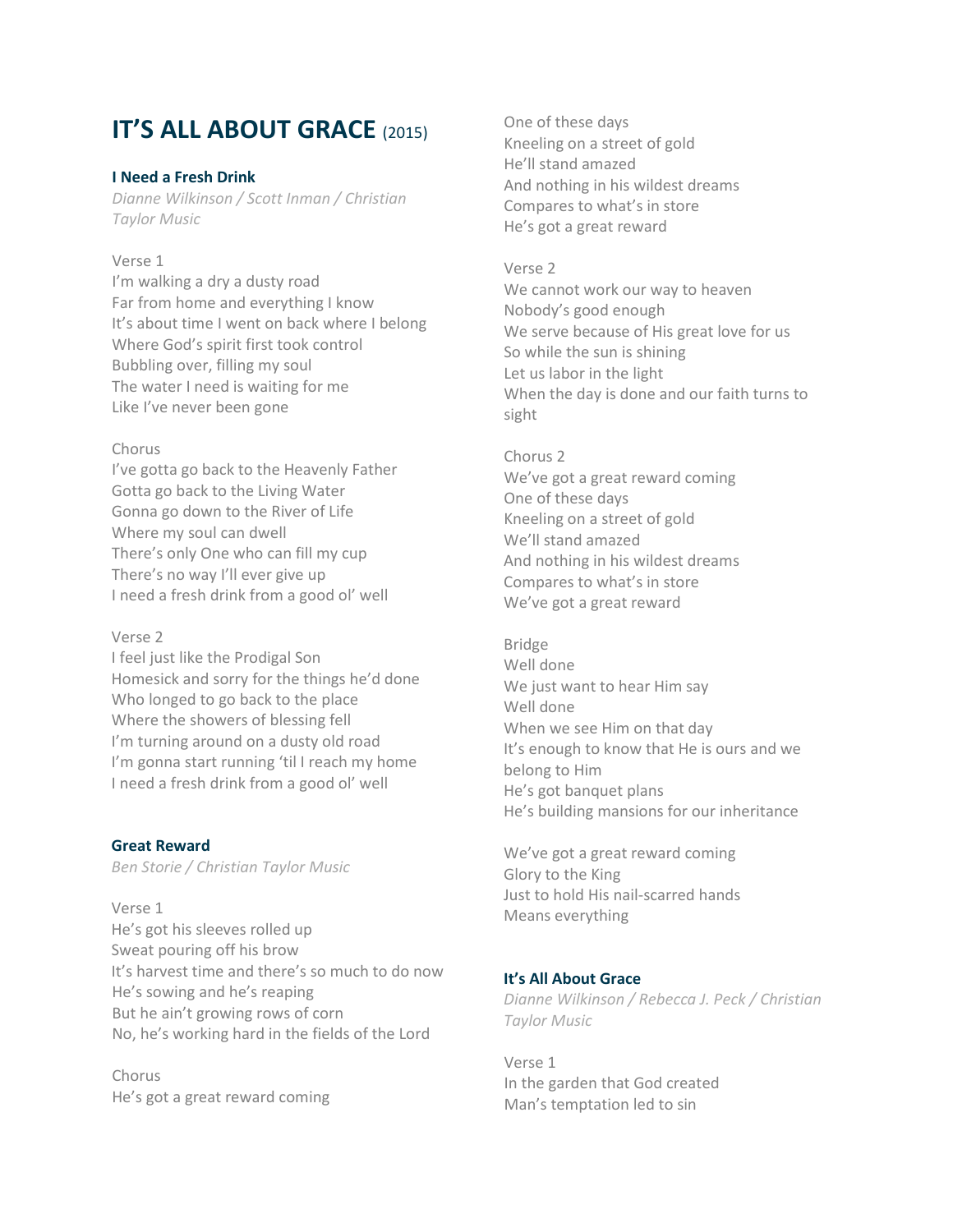The innocent now guilty Feared their God and hid from Him Perfect justice called for death For they had surely disobeyed God would sacrifice a sinless Lamb To take their place

### Chorus

It's all about grace And His sweet, tender mercy Reaching down from heaven On the darkest of days To a cross where His Son Would give His life for even me As it was in that garden Praise His name It's all about grace

# Verse 2

I was dead, now resurrected I was bound, but now I'm free Condemned, but now I'm righteous That is how the Lord sees me And because I've been redeemed I will look upon His face And sing through all the ages It was God's amazing grace

#### Bridge

Grace, grace, God's grace Grace that will pardon and cleanse within Grace, grace, God's grace Grace that is greater than all our sin

### **He Does All Things Well**

*Dianne Wilkinson / Scott Inman / Christian Taylor Music / Thomas Peck Music*

### Chorus

He does all things well And my lips will ever tell That His love and mercy Meet my every need Through the sorrow and the pain I will follow and proclaim He does all things well And He's so good to me

#### Verse 1

I have walked many times Through the valley of tears When my burdens were heavy And the way wasn't clear But I've found God will keep Every promise that He's made I can trust in His purpose I can rely upon His grace I know…

Bridge In dark moments of doubt When the questions arise I have blessed assurance God's still working in my life In my life

### **Based Upon the Word**

*Scott Inman / Barbara Huffman / Christian Taylor Music / Sunset Gallery Music*

Verse 1 I don't have to wonder If the Lord has saved me There is no doubt That I have been set free When I humbly prayed the prayer That sealed my pardon My freedom came with a written guarantee

Chorus Based upon the Word I am forgiven I've been redeemed by the blood of the Lamb And sanctified Every promise is a truth that He has given Based upon the Word I testify

Verse 2 There will always be skeptics and doubters Who will question us How we really know But my faith is firmly found in those pages I'm free indeed 'cause the Bible tells me so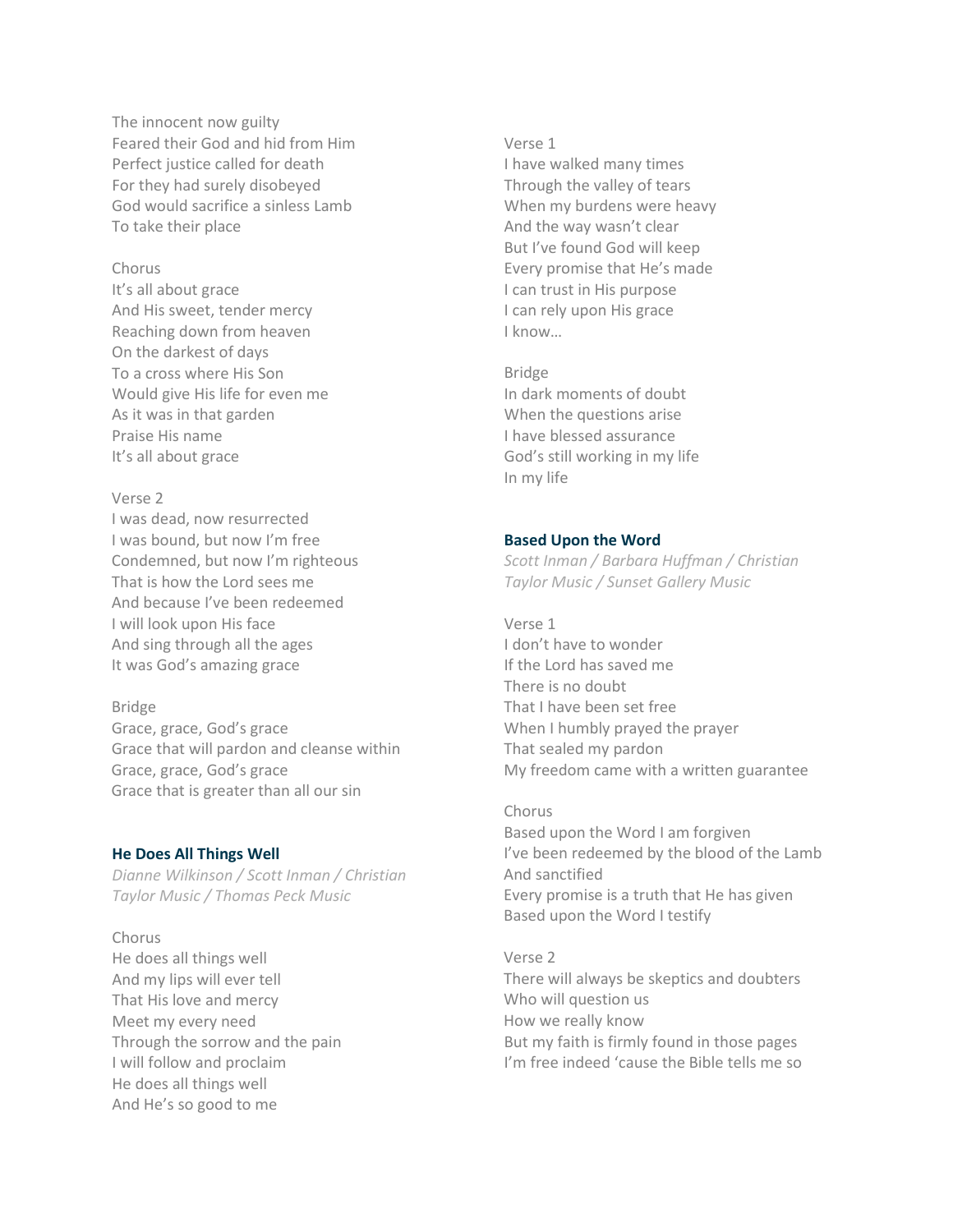### **Jesus Is Waiting**

*Lee Black / Ben Storie / House of Blacks / Universal Music – Brentwood Benson Publishing / Christian Taylor Music*

### Verse 1

The memory is so sweet to me I was sitting on my daddy's knee He told me all about salvation's plan He said: My greatest prayer for you Is that you'll believe this timeless truth And make the Lord your Savior and your friend His love for you is great and full of grace And when you choose to take that step of faith

#### Chorus

Jesus is waiting Waiting for you To welcome children home Is what He longs to do The angels will rejoice As heaven is celebrating Run to His arms Jesus is waiting

#### Verse 2

In my father's final days As he neared the finish of his race I stood beside his bed and held his hand It broke my heart to say goodbye But there was peace in knowing I Would see him one day soon In that fair land And the words he spoke So many years before I whispered through my tears As he stood at heaven's door

Bridge Come home, come home Ye who are weary, come home

# **Cornerstone: Our Tribute to Lari Goss**

*Lari Goss / Bridge Building Music, Inc.*

Verse 1 Jesus is the Cornerstone

Came for sinners to atone And though rejected by His own He became the Cornerstone Jesus is the Cornerstone

### Verse 2

When I am by sin oppressed On this stone I am at rest Where the seeds of truth are sown He remains the Cornerstone Jesus is the Cornerstone

#### Verse 3

Rock of ages, cleft for me Let me hide myself in thee Rock of ages, so secure For all time, it shall endure Until your children reach their home He shall remain the Cornerstone

# Verse 4 'Til the breaking of the dawn 'Til all footsteps cease to roam Ever let this truth be known: Jesus is the Cornerstone

### **Rest in Me My Child**

*Jeff Bumgardner / Joel Lindsey / Dayspring Music, LLC / Sunset Gallery Music*

#### Verse 1

No one is spared from the pain of this life Heartaches will come, we may never know why But there's hope in the night Shining brighter than day It's the voice of the Father Can you hear Him say

Chorus When the road gets longer Than you meant to go And the trial is harder Than you've ever known When the world is cold And the storm grows wild Rest in me, my child Rest in me, my child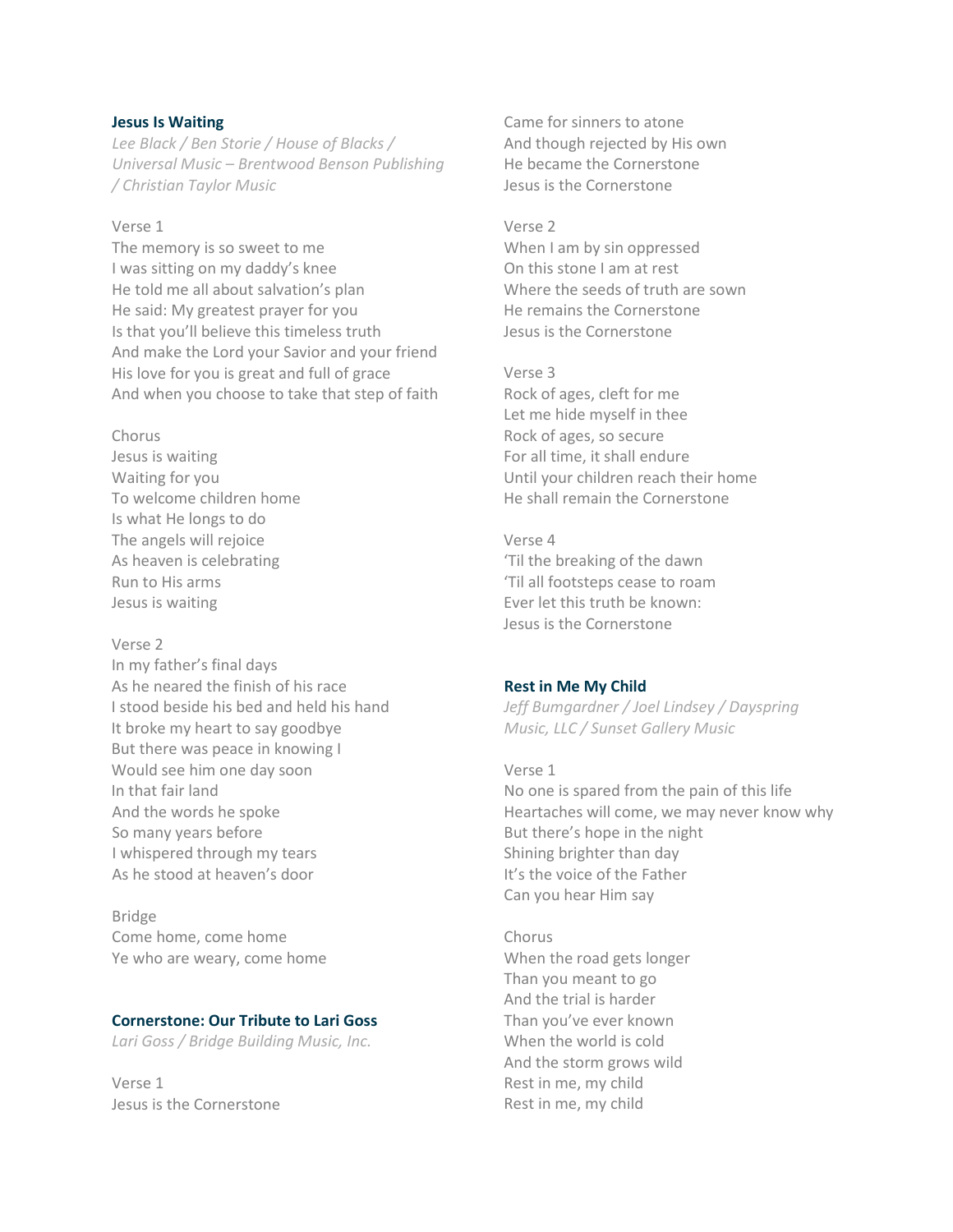Verse 2

Standing before you with arms open wide He reaches to show you Every reason He died His compassion and mercy His love never ends He's running to tell you Again and again

Bridge I am strength in your weakness I am rest for your soul You will not be defeated For you are never alone

**Come Home to Jesus**

*Ben Storie / Christian Taylor Music*

# Verse 1

Have you been homesick all your life You're just not sure why So you've been wandering lonely roads And you're feeling lost tonight You've heard about a place called home Where grace is freely shared The Savior waits if you just believe And He will take you there

# Chorus

You can come home to Jesus No matter where you've been He's waiting with arms wide open And He wants to pull you in Won't you come home, my friend To Jesus

Verse 2 Did you try to settle down But you didn't stay Now you're scared That you've gone too far And it's just too late

Bridge The table is set The family is gathered here Jesus is standing beside your empty chair

# **Joy in the House**

*Marcia B. Henry / Barbara Huffman / Christian Taylor Music / Sunset Gallery Music*

Verse 1 We stand here together Our hearts in one accord Celebrating Jesus The Holy Risen Lord We made up our hearts and minds To worship Him right now He is moving in this place There's joy in the house

# Chorus

There's joy in the house When the Spirit dwells within Oh, there's joy in the house When the people worship Him There's power, peace, and victory Strength and hope for you and me Let's exalt Him now There's joy in the house

# Verse 2

Check your troubles at the door And bring your thanks inside He has done so much for us He must be glorified When He hears us sing about Him He can't stay away Praises rise and blessings fall Let's enter in the gates

# **'Til Mercy Sang**

*Twila Labar / Pamela Barnett / Universal Music – Brentwood Benson Songs / Upright Grand Music / McKim Creek Music*

Verse 1 All of heaven waited While the earth anticipated The concert of all ages to begin The Father's orchestrations A plan for our salvation